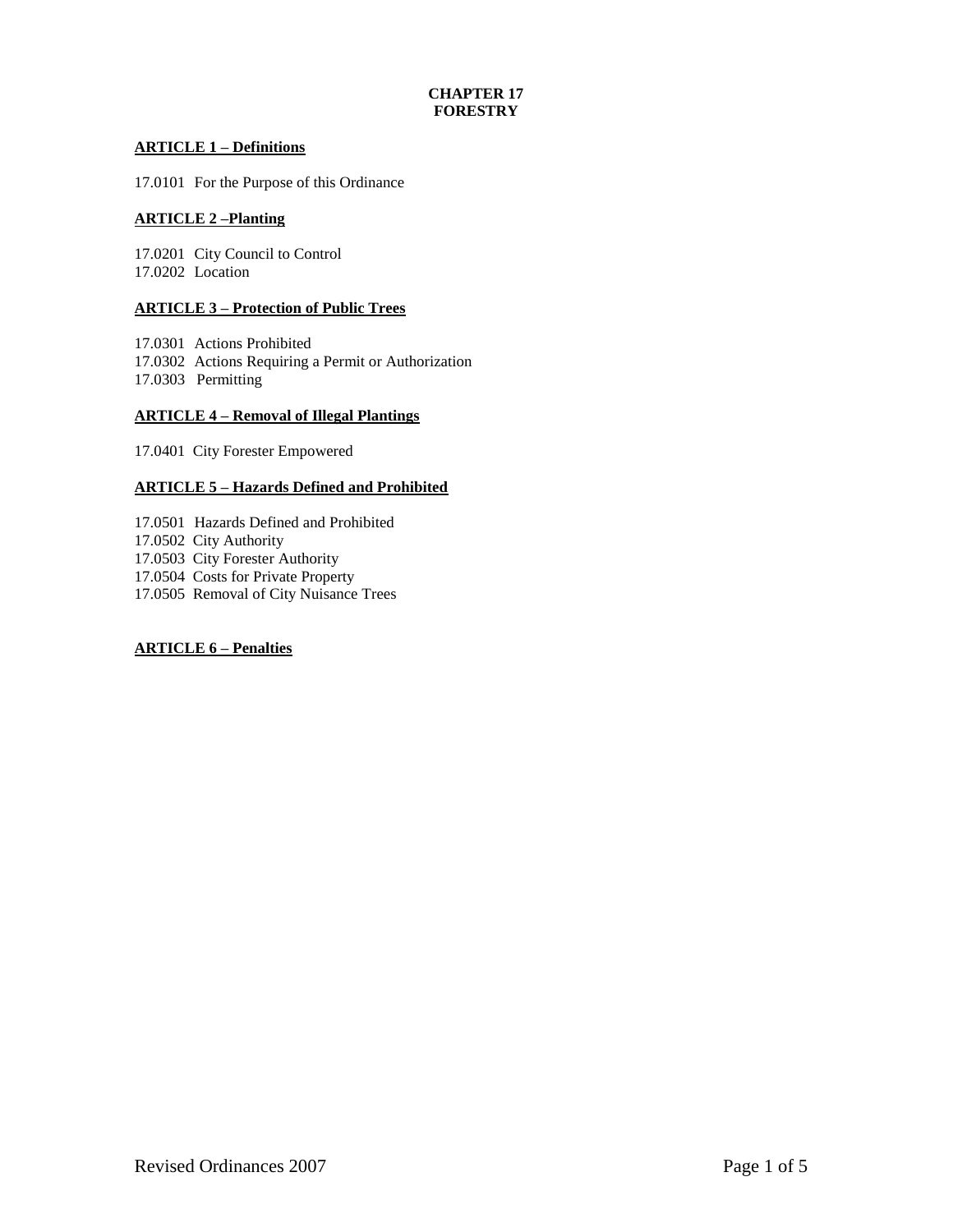# **CHAPTER 17 FORESTRY**

## **ARTICLE 1 – Definitions**

17.0101 For the Purpose of this Ordinance

The following terms, phrases, words and their deviations shall have the meaning given herein.

Person means any person, firm, partnership, association, corporation, company or organization of any kind.

Streets mean the entire width of every public way or right-of-way when any part thereof is open to the use of the public, as a matter of right, for purposes of vehicular and pedestrian traffic.

Boulevard means the space between the sidewalk, and the normal location of the sidewalk and the curb line or curb.

Width of Boulevard means the distance between the sidewalk, and the normal location of the sidewalk and the curb line or curb.

Property Lines means the outer boundaries of any lot or parcel of land.

Property Owner means the person owning such property as is shown by the Towner County, North Dakota Register of Deeds.

Public Trees or other plantings are all shade and ornamental trees or other plantings now or hereafter growing on any public right-of-way or in any public place or park.

City Forester means a person or persons as the City Council may designate to supervise and implement the various provisions of this ordinance.

## **ARTICLE 2 – PLANTING**

#### 17.0201 City Council to Control

The City Shade Tree Committee shall make recommendations as to the kind and location of trees, shrubs, and other plants within the City to the City Council. The City Council shall take into consideration the recommendations made by the City Shade Tree Committee, but it shall retain the power and control over all public trees of the City and shall also retain the power to determine the kind and location of such trees, shrubs and plants using recommendations of the City Shade Tree Committee.

The City Shade Tree Committee will make recommendations to the City Council as to the pruning, removal, planting and other public trees, shrubs, and other plants activities within the City's property. There shall be one City Councilor, one City Park Board Member and the City Forester seated on the committee. The remainder of the members shall be appointed by the City Shade Tree Committee and acknowledged by the City Council.

#### 17.0202 Location

All shrubs, hedges, and other plants planted on private property must be set back a minimum of 3 feet from all property lines and no tree shall be planted closer than 4 feet to any sidewalk or the normal location of the sidewalk from the curb.

Trees must be setback a minimum of 5 feet from the property line or enough setback so as to not obstruct or damage the neighboring property.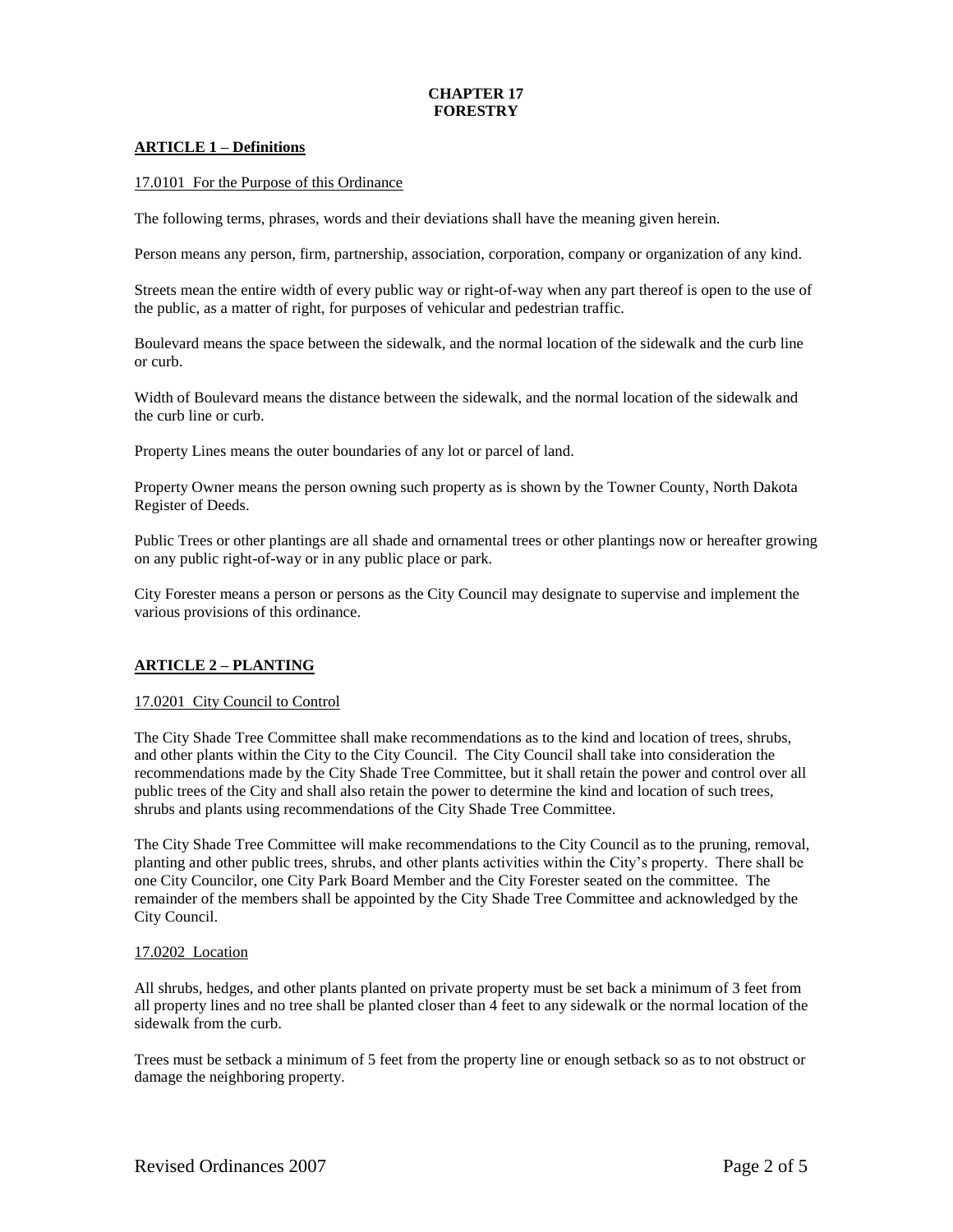# **ARTICLE 3 – Protection of Public Trees**

### 17.0301 Actions Prohibited

No person shall intentionally damage, cut or carve any public trees, shrubs, and other plants; attach any rope, wire or nails, advertising posters or other contrivance to any trees, shrubs, and other plants, allow any gaseous liquid or solid substance which is harmful to such trees, shrubs, and other plants to come in contact with them; or set fire to or permit any fire to burn when such fire or heat from the fire will injure any portion of the tree.

### 17.0302 Actions Requiring a Permit or Authorization

Unless specifically authorized by permit from the City Forester, no person shall plant any trees, shrubs, and other plants on any street or in any public place.

No person shall excavate any ditches, trenches or lay a drive within a radius of 15 feet from any public trees, shrubs, and other plants without specific authorizations from the City Forester.

#### 17.0303 Permitting

Applications for permits shall be made with the City Forester and planting can take place immediately upon approval by the City Forester.

The City Forester shall not grant a planting permit unless the property owner agrees:

1. That the boulevard has been brought to the final grade and is not less than 5 feet in width.

2. Trees of the appropriate size will be planted on City berms as per the City of Cando Forestry Department Master Plan.

3. In new plantings, the trees will be planted no closer than 3 feet to the curb line or closer than 2 feet to any sidewalk or the normal location of the sidewalk from the curb line. In old plantings, the trees, shrubs, and other plants shall be planted in line with the existing plantings on the block.

4. That the planting will be completed no later than 60 days after the permit is issued.

5. Trees shall be planted at least 35 feet from the inside of the curb at street intersections and at least 15 feet from the top of the curb slope at driveways and alley right-of-way.

6. That the trees planted will not be less than 30 feet apart. Smaller species may be planted with less distance between trees with the approval of the City Forester.

Unless otherwise allowed for specific reasons, all trees shall have comparatively straight trunks, well developed leaders and all trees, shrubs, and other plants must be free of insects, diseases and other objectionable features.

#### **ARTICLE 4 – Removal of Illegal Plantings**

#### 17.0401 City Forester Empowered

The City Forester is empowered to order the removal of any trees, shrubs, and other plants planted in violation of this ordinance. Stumps of all removed trees shall be cut to at least three 3 inches below the ground and the soil replaced and the area leveled. Sprouts shall be reground or trimmed to stop growth thus preventing diseases or inferior trees from re-establishing.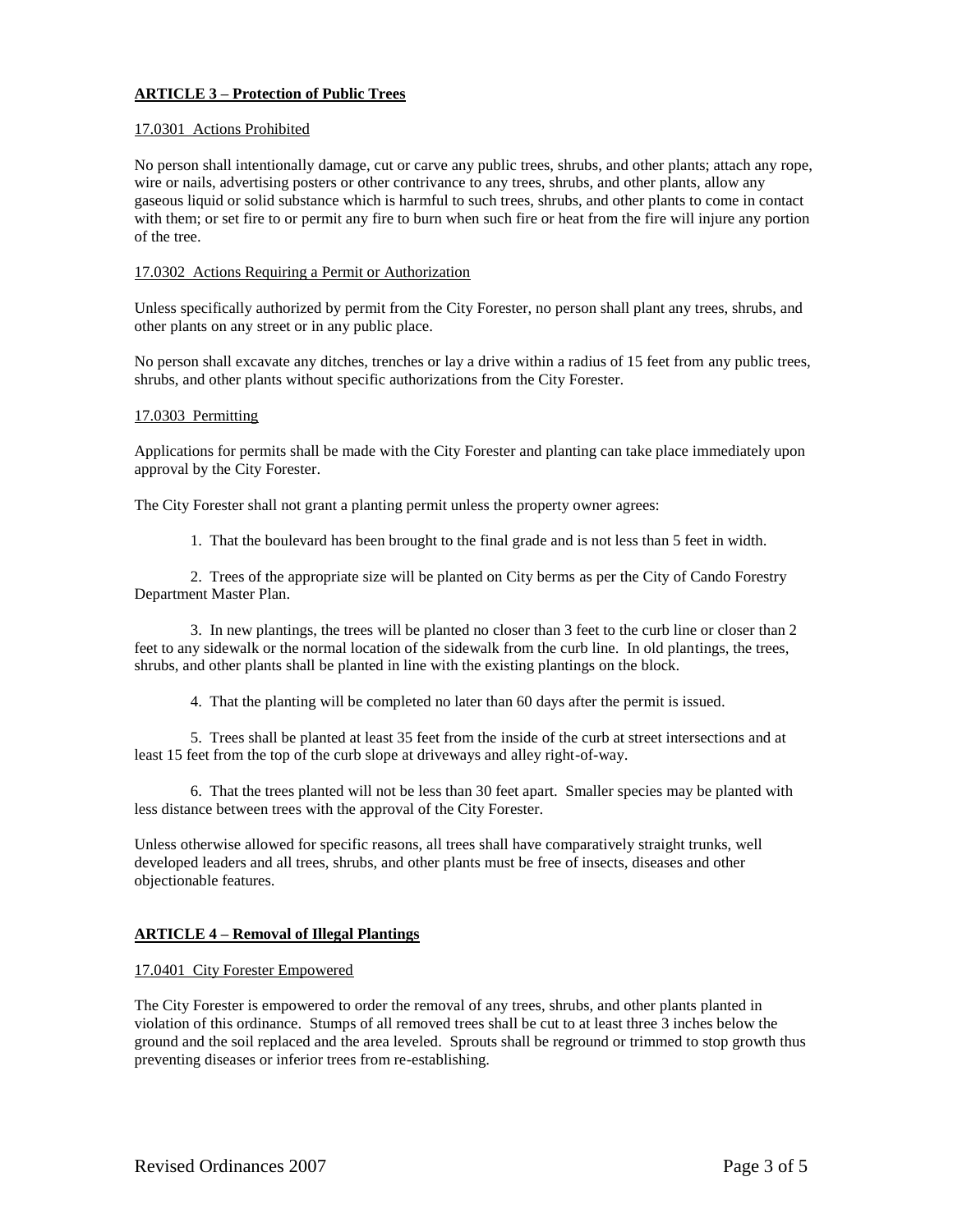## **ARTICLE 5 – Hazards Defined and Prohibited**

### 17.0501 Hazards Defined and Prohibited

All trees, shrubs, and other plants shall be pruned or removed when they constitute a hazard to life and property, or harbor insects and disease that constitute a threat to other trees, shrubs, and other plants.

### Such hazards include:

1. Any trees, shrubs, and other plants or any part of such, which is diseased or over age and is clearly deteriorating.

2. Any living or standing elm tree (Ulmus spp.), or part of any tree, infected to any degree with Dutch Elm Disease fungus (Ceratocysitis ulmi), or which harbors any of the elm bark beetles capable of transmitting this fungus (Scolytus multistriatus or Hylurgopinus rufipes).

3. Any dead elm tree or part of any tree, including logs, branches, stumps, firewood or other elm material from which the bark has not been removed and properly disposed of.

4. Any trees, shrubs, and other plants, or any part which is obstructing or shading streetlights, obstructing the passage of pedestrians on sidewalks, obstructing the vision of traffic signs, or obstructing the view of any street or alley intersection.

5. Any firewood accumulated that is not properly maintained in a manner to prevent the harboring of animals or rodents.

### 17.0502 City Authority

The City shall have the power and authority to prune or remove, or order to prune or remove any such trees, shrubs, and other plants on private property. The City Forester shall notify in writing the owners of such trees, shrubs, and other plants. The owners at their own expense shall do Pruning or removal within 30 days after notification.

## 17.0503 City Forester Authority

Upon the failure, neglect or refusal of any owner so notified to prune or remove the specified trees, shrubs, and other plants, the City Forester shall have the authority to prune or remove the specified trees, shrubs, and other plants.

#### 17.0504 Costs for Private Property

When the City Forester has effected the removal of such hazardous trees, shrubs, and other plants, or has paid for their removal, the actual cost thereof plus any administrative fee, if not paid by the property owner, shall be charged and assessed against the property in the manner prescribed by law along with special assessments.

## 17.0505 Removal of City Nuisance Trees

Any elm tree or dead elm tree wood or other diseased trees or wood on property owned by the City which is a public nuisance shall be promptly removed at the expense of the City as soon as practicable after notification by the City Forester.